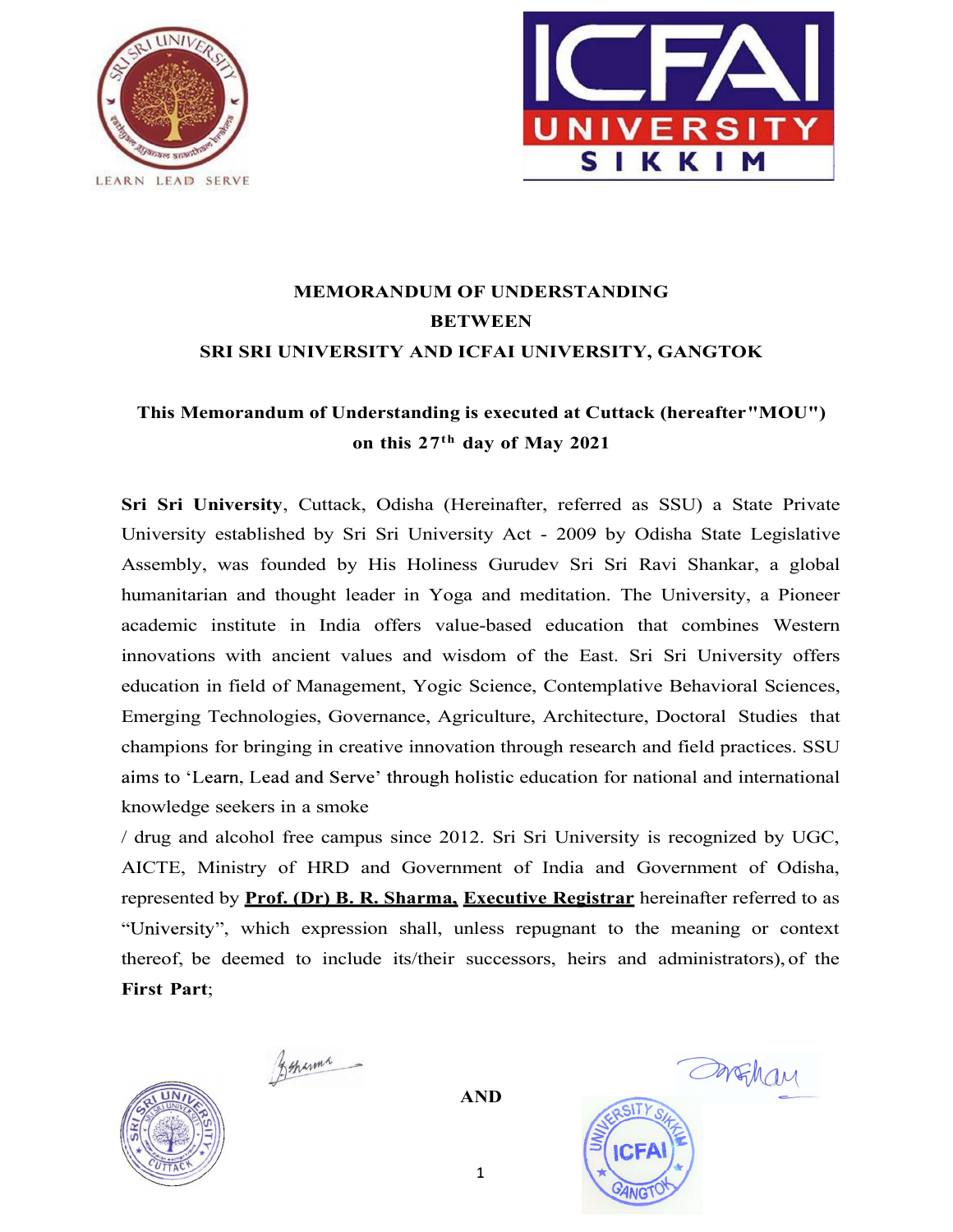



ICFAI University, Gangtok and having its registered office at Gangtok, Sikkim herein 'ICFAI, Gangtok' represented by Professor (Dr) Jagannath Patnaik (As Second Part) which expression shall, unless repugnant to the context or meaning thereof, mean and include its successors of the Second Part.

### 1. Objectives of this MOU:

Sri Sri University, Cuttack, Odisha and ICFAI University, Gangtok are interested in entering into an MoU with a view to sharing a common academic desire to explore, extend and strengthen mutual relationship with acclaimed Academic and Research & Development set up in order to share academic facilities and expertise available with each of them, herewith sign this MoU on the Understanding stated in subsequent paragraphs.

The following exchange activities are example of possible shared programs that can take place through this MOU.

- a) Exchange of faculty and scholars (professors, lecturers, or researchers).
- b) Exchange of students (including undergraduate and graduate students).
- c) Exchange of academic information and materials.
- d) Organization of joint research programs.
- e) Organization of joint conferences.
- f) Other academic exchanges agreed to by both universities.



Feranna

OrFhan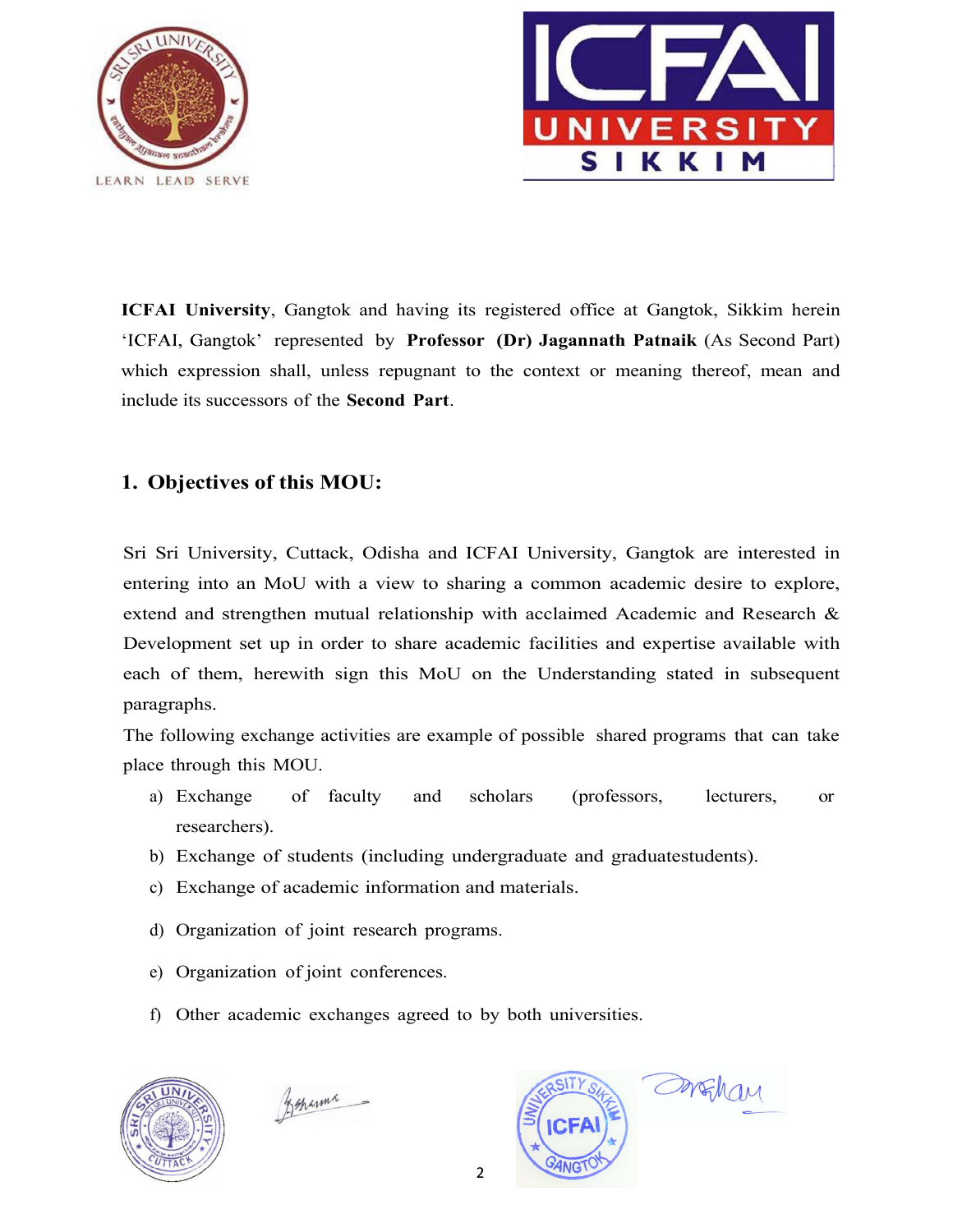



#### 2. Faculty Exchange:

The Faculty members of Sri Sri University, Cuttack, Odisha and ICFAI University, Gangtok shall take part in relevant exchanges of teaching and training of their respective curriculums. Offline and online lectures shall be arranged as per predefined schedule by both Institutions.

#### 3. Knowledge Seeker Exchange

(a) Knowledge seeker exchange programme will be envisaged with a vision to enable knowledge seekers to learn the philosophy and practice of both organizations,

(b) Selected group of knowledge seekers from both institutes would be sent to each other, wherein academic activities of certain duration would be organized,

(c) Both institutes shall make lodging & boarding arrangements for knowledge seekers of each other,

(d) Travel costs will be borne by the nominating institute,

 $(e)$  Collaborative support will be extended to each other for conduct of Conferences, Seminars, Symposiums, FDP, MDP, etc. on equi - revenue sharing basis,

(f) Joint efforts would be taken for protection of Intellectual Property Rights.

Beharma



DrEhan

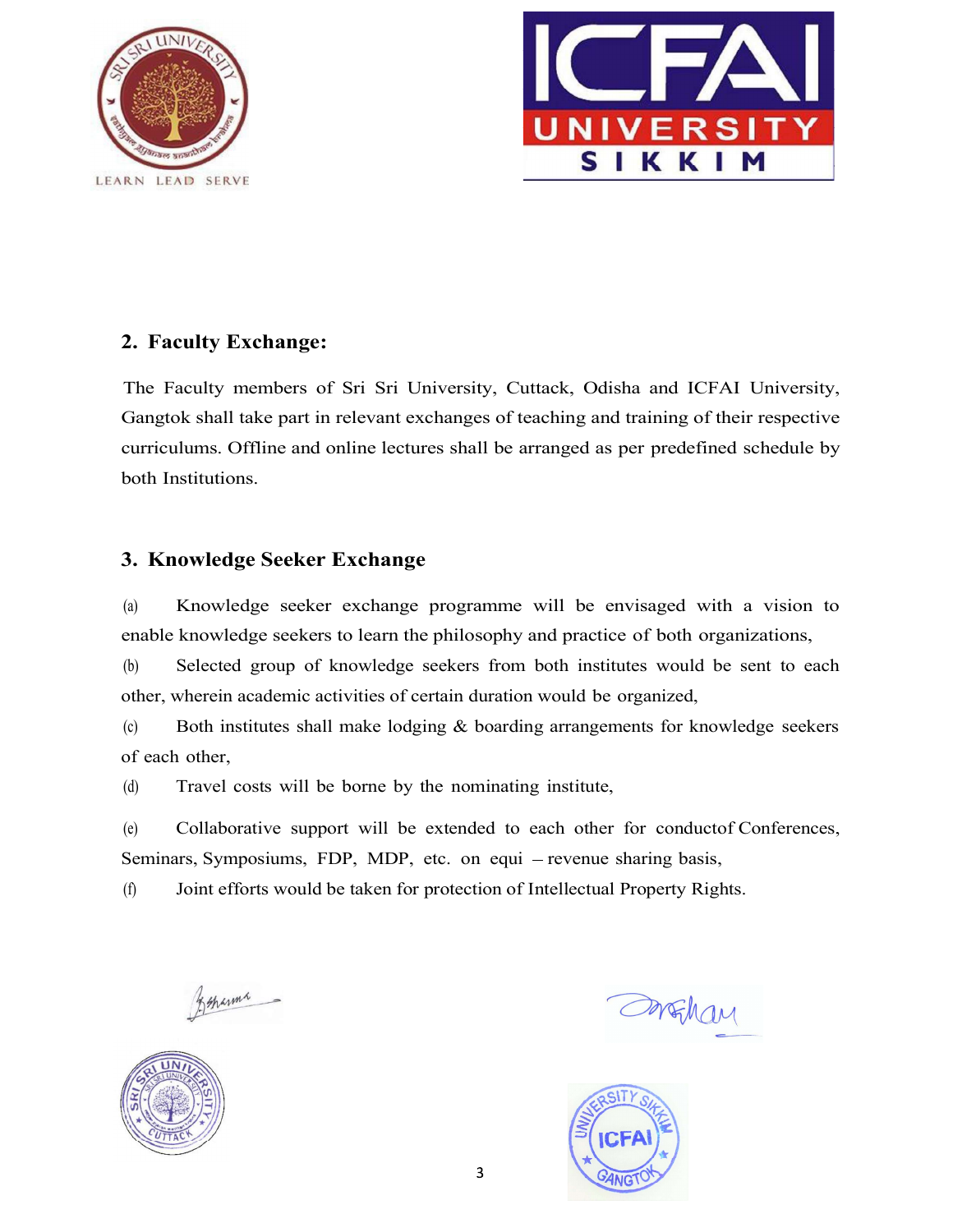



### 4. Collaborative Research and Publications

a. The Faculty/Researchers of Sri Sri University, Cuttack, Odisha and ICFAI University, Gangtok may work on joint collaborative research projects in areas of mutual interest and may apply for fund to National and International Funding Agencies. Research Data acquired in such collaborative researches will be published jointly in peerreviewed journals by name of both the Institutions.

b. Both Institutions shall jointly organize knowledge sharing portals as and when required in significant areas of explorations.

#### 5. Admissions & Promotion

(a) Both Parties agree that their respective Institution will share information and utilize resources of the other Institution for purpose of admission & Promotion. The campus and premises of both Institution will be utilized by each other for conducting counselling / interview / entrance test on mutual consent. However, for any administrative help and support services required for conducting such interviews will be made available by the other Institution and the actual cost and expenses for the same to be charged.

(b) Both Parties hereby agree that they will jointly conduct promotional events in relation to the promotion of their respective Institutions, as may be mutually agreed. The expenses to be incurred with organizing and conducting the aforesaid promotional events,

(c) advertisement, venue, administrative expenses, will be borne by both the parties as may be mutually agreed on a case to case basis.

(d) Both the Parties agree that they will jointly conduct promotional events in such parts of the world, in relation to the promotion of their respective Institutions for the purpose of attracting international knowledge seekers to their respective Institution, as may be mutually agreed between the Parties. It is hereby clarified that any and all costs and expenses and premises of both Institution will be utilized by each other for conducting counselling /<br>interview / entrance test on mutual consent. However, for any administrative helpand<br>support services required for conducting su including cost of advertisement, venue, administrative expenses, will be borne by both the Parties as may be mutually agreed on a case to case basis.



zehanne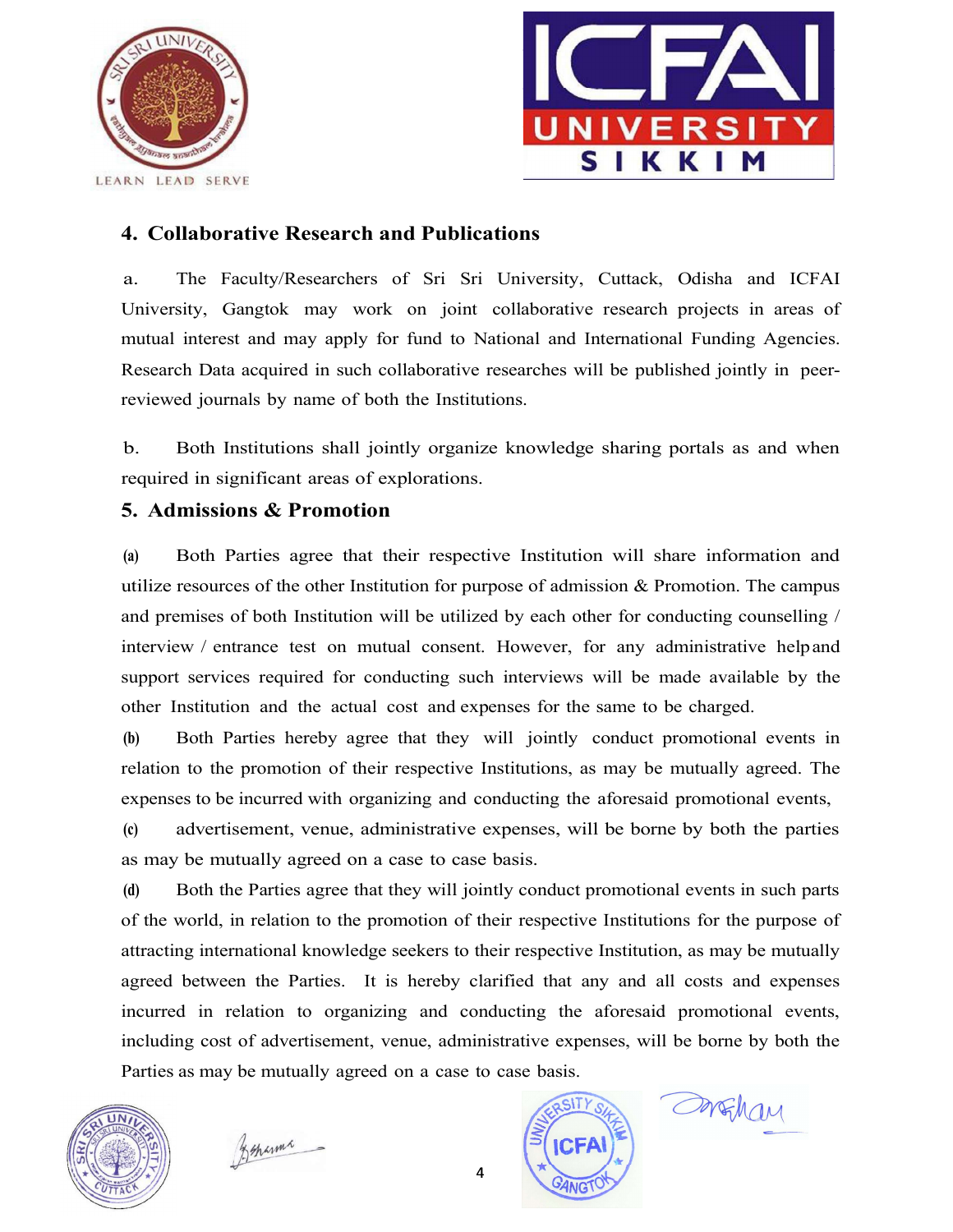



#### 6. Recruitment

Both institutions agree to give preference to knowledge seekers of each Institution who have applied for any relevant vacant positions in either Institution in accordance with regulations and statutory guidelines. This will facilitate creating more avenues of a stronger bond between the institutions as philosophical learning and understandings will be existent mutually in form of employed knowledge seekers.

#### 7. General Terms

- (a) Both Parties seek to enhance relations and recognize benefits to be derived from increased collaboration, cooperation and interaction for further promotion.
- (b) On behalf of First Party **Colonel Professor (Dr) J Satpathy** will be the point of contact for further correspondence.
- (c) On behalf of Second Party Professor (Dr) Jagannath Patnaik will be the point of contact for further correspondence.
- (d) Term or Termination: The MoU is valid for a period of five years from the date of signature by both the parties and may be renewed for any other period as shall be agreed on in between the parties. If either Party does not wish to continue this MoU,

then such Party provide the other Party of its intention to terminate this MoU, by giving 3(three) months' notice in writing.



- (e) Notice: Any notice or other communication hereunder shall be in writing, shall be sent via registered post and E-mail, and shall be deemed given when deposited, postage prepaid, in the mail, to the addresses of the Parties as stated above or to such address as either of the Parties shall advise the other in writing.
- 
- (f) Arbitration: This MoU shall be legally binding on both the Parties. If any dispute of difference of any kind whatsoever shall arise between the parties in connection with the present MOU, parties shall promptly refer the dispute of

Foranna